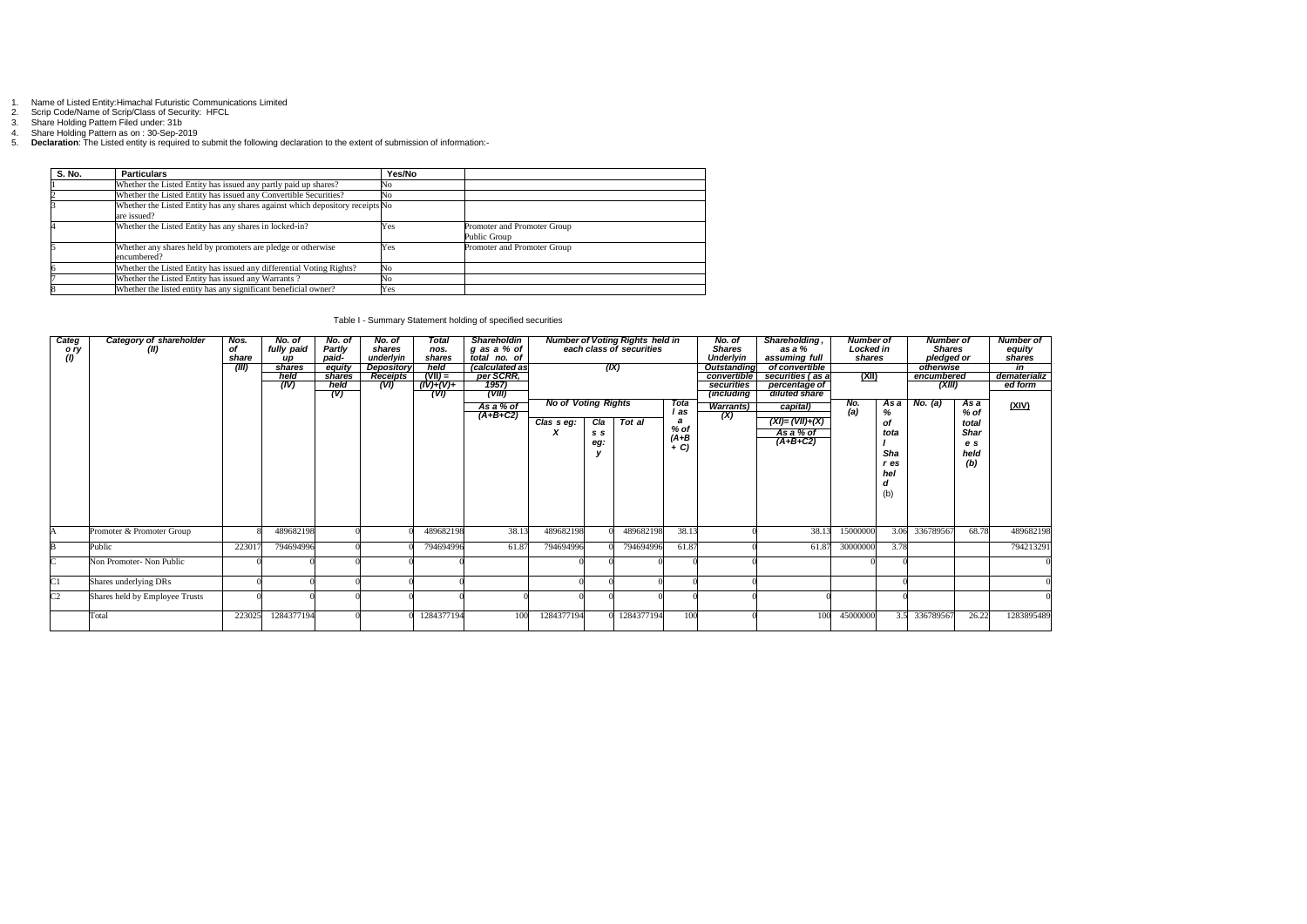## Table II - Statement showing shareholding pattern of the Promoter and Promoter Group

| each class of securities<br><b>Shares</b><br>of the<br>fullv<br>paid-up<br>dina %<br>Locked in<br>shareh<br>shares<br>$q$ , as a $\%$<br>nos.<br>pledged or<br><b>Shareholders</b><br>older<br>underlying<br>calculate<br><b>Underlying</b><br>paid<br>equity<br>shares<br>(IX)<br>assumina<br>shares<br>(XII)<br><b>Depository</b><br>held<br>$d$ as per<br>otherwise<br>$\left( l\right)$<br>(III)<br>shares<br>Outstanding<br>full<br>up<br>$(VII =$<br>SCRR,<br>held<br>Receipts<br>encumbered<br>equity<br>convertible<br>conversion<br>1957<br>$IV+V+VI$<br>securities<br>share<br>(V)<br>(XIII)<br>(VI)<br>οf<br><b>No of Voting Rights</b><br>s held<br><b>Total</b><br><i>(including</i><br>convertible No.<br>As a<br>No. (a)<br>As a<br>As a % of<br>as a $%$<br>(a)<br>(IV)<br><b>Warrants</b> )<br>securities (<br>%<br>% of<br>$(A+B+C2)$<br>of<br>(X)<br>$\overline{as}$ a<br>of<br>total<br>(VIII)<br><b>Total</b><br>percentage<br><b>Class X</b><br>Clas<br>Tot al<br>shar<br>tota<br><b>Voting</b><br>of diluted<br>s Y<br>e s<br>rights<br>share<br>Sha<br>held<br>capital)<br>(b)<br>$(XI) =$<br>r es<br>$(VII)+(X)$ as a<br>hel<br>$\%$ of<br>d<br>$A+B+C2$<br>(b)<br>Indian<br>555397<br>555397<br>0.04<br>555397<br>555397<br>0.04<br>239700<br>43.16<br>555397<br>Individuals/Hindu undivided Family<br>0.04<br>0.04<br>470000<br>0.04<br>0.04<br>470000<br><b>Anant Nahata</b><br>470000<br>470000<br>470000<br>239700<br>51<br>73477<br>73477<br>73477<br>73477<br>73477<br>Mahendra Nahata<br>0.01<br>0.01<br>0.01<br>Manik Lal Nahata<br>11920<br>11920<br>11920<br>11920<br>11920<br>Central Government/ State Government(s)<br>Financial Institutions/Banks<br>489126801<br>489126801<br>489126801<br>489126801<br>38.08<br>38.08<br>3.07<br>336549867<br>68.81<br>489126801<br>Any Other (specify)<br>38.08<br>15000000<br>38.07<br>489126801<br>38.07<br>489126801<br>489126801<br>38.07<br>15000000<br>336549867<br>142.64<br>489126801<br><b>Bodies Corporate</b><br>489126801<br>6.46<br>19.14<br>19.14<br><b>MN Ventures Private Limited</b><br>245890000<br>245890000<br>245890000<br>7500000<br>3.05<br>216819717<br>88.18<br>245890000<br>19.14<br>17.12<br>NextWave Communications Private Limited<br>219865000<br>219865000<br>17.12<br>219865000<br>219865000<br>17.12<br>7500000<br>3.41<br>119730150<br>54.46<br>22400000<br>1.74<br>22400000<br>22400000<br>22400000<br>1.74<br>22400000<br>l.74<br>Fitcore Tech-Solutions Pvt. Ltd.<br>0.05<br>671600<br>0.05<br>671600<br>Vinsan Brothers (P) Ltd<br>671600<br>671600<br>0.05<br>671600<br>0.02<br>0.02<br>300201<br>300201<br>300201<br>300201<br>300201<br>0.02<br>Shanker Sales Promotion (P) Ltd<br>Sub-Total $(A)(1)$<br>489682198<br>38.13<br>489682198<br>489682198<br>38.13<br>38.13<br>15000000<br>489682198<br>3.06<br>336789567<br>68.78<br>Foreign<br>Individuals (Non-Resident Individuals/Foreign<br>Individuals)<br>Government<br>Institutions<br>Foreign Portfolio Investor<br>Any Other (specify)<br>Sub-Total $(A)(2)$ | <b>Category &amp; Name</b>                  | $No. of \blacksquare No. of$ | Partly | Nos. of | <b>Total</b> |       | Sharehol Number of Voting Rights held in |  |           | No. of        | Shareholdin Number of |          | <b>Number of</b> |           | <b>Number of</b> |                  |
|------------------------------------------------------------------------------------------------------------------------------------------------------------------------------------------------------------------------------------------------------------------------------------------------------------------------------------------------------------------------------------------------------------------------------------------------------------------------------------------------------------------------------------------------------------------------------------------------------------------------------------------------------------------------------------------------------------------------------------------------------------------------------------------------------------------------------------------------------------------------------------------------------------------------------------------------------------------------------------------------------------------------------------------------------------------------------------------------------------------------------------------------------------------------------------------------------------------------------------------------------------------------------------------------------------------------------------------------------------------------------------------------------------------------------------------------------------------------------------------------------------------------------------------------------------------------------------------------------------------------------------------------------------------------------------------------------------------------------------------------------------------------------------------------------------------------------------------------------------------------------------------------------------------------------------------------------------------------------------------------------------------------------------------------------------------------------------------------------------------------------------------------------------------------------------------------------------------------------------------------------------------------------------------------------------------------------------------------------------------------------------------------------------------------------------------------------------------------------------------------------------------------------------------------------------------------------------------------------------------------------------------------------------------------------------------------------------------------------------------------------------------------------------------------------------------------------------------------------------------------------------------------------------------------------------------------------------------------------------------------------------------------------------------|---------------------------------------------|------------------------------|--------|---------|--------------|-------|------------------------------------------|--|-----------|---------------|-----------------------|----------|------------------|-----------|------------------|------------------|
|                                                                                                                                                                                                                                                                                                                                                                                                                                                                                                                                                                                                                                                                                                                                                                                                                                                                                                                                                                                                                                                                                                                                                                                                                                                                                                                                                                                                                                                                                                                                                                                                                                                                                                                                                                                                                                                                                                                                                                                                                                                                                                                                                                                                                                                                                                                                                                                                                                                                                                                                                                                                                                                                                                                                                                                                                                                                                                                                                                                                                                          |                                             |                              |        |         |              |       |                                          |  |           | <b>Shares</b> |                       |          |                  |           | equity           |                  |
|                                                                                                                                                                                                                                                                                                                                                                                                                                                                                                                                                                                                                                                                                                                                                                                                                                                                                                                                                                                                                                                                                                                                                                                                                                                                                                                                                                                                                                                                                                                                                                                                                                                                                                                                                                                                                                                                                                                                                                                                                                                                                                                                                                                                                                                                                                                                                                                                                                                                                                                                                                                                                                                                                                                                                                                                                                                                                                                                                                                                                                          |                                             |                              |        |         |              |       |                                          |  |           |               |                       |          |                  |           | shares held      |                  |
|                                                                                                                                                                                                                                                                                                                                                                                                                                                                                                                                                                                                                                                                                                                                                                                                                                                                                                                                                                                                                                                                                                                                                                                                                                                                                                                                                                                                                                                                                                                                                                                                                                                                                                                                                                                                                                                                                                                                                                                                                                                                                                                                                                                                                                                                                                                                                                                                                                                                                                                                                                                                                                                                                                                                                                                                                                                                                                                                                                                                                                          |                                             |                              |        |         |              |       |                                          |  |           |               |                       |          |                  |           | in               |                  |
|                                                                                                                                                                                                                                                                                                                                                                                                                                                                                                                                                                                                                                                                                                                                                                                                                                                                                                                                                                                                                                                                                                                                                                                                                                                                                                                                                                                                                                                                                                                                                                                                                                                                                                                                                                                                                                                                                                                                                                                                                                                                                                                                                                                                                                                                                                                                                                                                                                                                                                                                                                                                                                                                                                                                                                                                                                                                                                                                                                                                                                          |                                             |                              |        |         |              |       |                                          |  |           |               |                       |          |                  |           |                  | dematerializ     |
|                                                                                                                                                                                                                                                                                                                                                                                                                                                                                                                                                                                                                                                                                                                                                                                                                                                                                                                                                                                                                                                                                                                                                                                                                                                                                                                                                                                                                                                                                                                                                                                                                                                                                                                                                                                                                                                                                                                                                                                                                                                                                                                                                                                                                                                                                                                                                                                                                                                                                                                                                                                                                                                                                                                                                                                                                                                                                                                                                                                                                                          |                                             |                              |        |         |              |       |                                          |  |           |               |                       |          |                  |           |                  | ed form<br>(XIV) |
|                                                                                                                                                                                                                                                                                                                                                                                                                                                                                                                                                                                                                                                                                                                                                                                                                                                                                                                                                                                                                                                                                                                                                                                                                                                                                                                                                                                                                                                                                                                                                                                                                                                                                                                                                                                                                                                                                                                                                                                                                                                                                                                                                                                                                                                                                                                                                                                                                                                                                                                                                                                                                                                                                                                                                                                                                                                                                                                                                                                                                                          |                                             |                              |        |         |              |       |                                          |  |           |               |                       |          |                  |           |                  |                  |
|                                                                                                                                                                                                                                                                                                                                                                                                                                                                                                                                                                                                                                                                                                                                                                                                                                                                                                                                                                                                                                                                                                                                                                                                                                                                                                                                                                                                                                                                                                                                                                                                                                                                                                                                                                                                                                                                                                                                                                                                                                                                                                                                                                                                                                                                                                                                                                                                                                                                                                                                                                                                                                                                                                                                                                                                                                                                                                                                                                                                                                          |                                             |                              |        |         |              |       |                                          |  |           |               |                       |          |                  |           |                  |                  |
|                                                                                                                                                                                                                                                                                                                                                                                                                                                                                                                                                                                                                                                                                                                                                                                                                                                                                                                                                                                                                                                                                                                                                                                                                                                                                                                                                                                                                                                                                                                                                                                                                                                                                                                                                                                                                                                                                                                                                                                                                                                                                                                                                                                                                                                                                                                                                                                                                                                                                                                                                                                                                                                                                                                                                                                                                                                                                                                                                                                                                                          |                                             |                              |        |         |              |       |                                          |  |           |               |                       |          |                  |           |                  |                  |
|                                                                                                                                                                                                                                                                                                                                                                                                                                                                                                                                                                                                                                                                                                                                                                                                                                                                                                                                                                                                                                                                                                                                                                                                                                                                                                                                                                                                                                                                                                                                                                                                                                                                                                                                                                                                                                                                                                                                                                                                                                                                                                                                                                                                                                                                                                                                                                                                                                                                                                                                                                                                                                                                                                                                                                                                                                                                                                                                                                                                                                          |                                             |                              |        |         |              |       |                                          |  |           |               |                       |          |                  |           |                  |                  |
|                                                                                                                                                                                                                                                                                                                                                                                                                                                                                                                                                                                                                                                                                                                                                                                                                                                                                                                                                                                                                                                                                                                                                                                                                                                                                                                                                                                                                                                                                                                                                                                                                                                                                                                                                                                                                                                                                                                                                                                                                                                                                                                                                                                                                                                                                                                                                                                                                                                                                                                                                                                                                                                                                                                                                                                                                                                                                                                                                                                                                                          |                                             |                              |        |         |              |       |                                          |  |           |               |                       |          |                  |           |                  |                  |
|                                                                                                                                                                                                                                                                                                                                                                                                                                                                                                                                                                                                                                                                                                                                                                                                                                                                                                                                                                                                                                                                                                                                                                                                                                                                                                                                                                                                                                                                                                                                                                                                                                                                                                                                                                                                                                                                                                                                                                                                                                                                                                                                                                                                                                                                                                                                                                                                                                                                                                                                                                                                                                                                                                                                                                                                                                                                                                                                                                                                                                          |                                             |                              |        |         |              |       |                                          |  |           |               |                       |          |                  |           |                  |                  |
|                                                                                                                                                                                                                                                                                                                                                                                                                                                                                                                                                                                                                                                                                                                                                                                                                                                                                                                                                                                                                                                                                                                                                                                                                                                                                                                                                                                                                                                                                                                                                                                                                                                                                                                                                                                                                                                                                                                                                                                                                                                                                                                                                                                                                                                                                                                                                                                                                                                                                                                                                                                                                                                                                                                                                                                                                                                                                                                                                                                                                                          |                                             |                              |        |         |              |       |                                          |  |           |               |                       |          |                  |           |                  |                  |
|                                                                                                                                                                                                                                                                                                                                                                                                                                                                                                                                                                                                                                                                                                                                                                                                                                                                                                                                                                                                                                                                                                                                                                                                                                                                                                                                                                                                                                                                                                                                                                                                                                                                                                                                                                                                                                                                                                                                                                                                                                                                                                                                                                                                                                                                                                                                                                                                                                                                                                                                                                                                                                                                                                                                                                                                                                                                                                                                                                                                                                          |                                             |                              |        |         |              |       |                                          |  |           |               |                       |          |                  |           |                  |                  |
|                                                                                                                                                                                                                                                                                                                                                                                                                                                                                                                                                                                                                                                                                                                                                                                                                                                                                                                                                                                                                                                                                                                                                                                                                                                                                                                                                                                                                                                                                                                                                                                                                                                                                                                                                                                                                                                                                                                                                                                                                                                                                                                                                                                                                                                                                                                                                                                                                                                                                                                                                                                                                                                                                                                                                                                                                                                                                                                                                                                                                                          |                                             |                              |        |         |              |       |                                          |  |           |               |                       |          |                  |           |                  |                  |
|                                                                                                                                                                                                                                                                                                                                                                                                                                                                                                                                                                                                                                                                                                                                                                                                                                                                                                                                                                                                                                                                                                                                                                                                                                                                                                                                                                                                                                                                                                                                                                                                                                                                                                                                                                                                                                                                                                                                                                                                                                                                                                                                                                                                                                                                                                                                                                                                                                                                                                                                                                                                                                                                                                                                                                                                                                                                                                                                                                                                                                          |                                             |                              |        |         |              |       |                                          |  |           |               |                       |          |                  |           |                  |                  |
|                                                                                                                                                                                                                                                                                                                                                                                                                                                                                                                                                                                                                                                                                                                                                                                                                                                                                                                                                                                                                                                                                                                                                                                                                                                                                                                                                                                                                                                                                                                                                                                                                                                                                                                                                                                                                                                                                                                                                                                                                                                                                                                                                                                                                                                                                                                                                                                                                                                                                                                                                                                                                                                                                                                                                                                                                                                                                                                                                                                                                                          |                                             |                              |        |         |              |       |                                          |  |           |               |                       |          |                  |           |                  |                  |
|                                                                                                                                                                                                                                                                                                                                                                                                                                                                                                                                                                                                                                                                                                                                                                                                                                                                                                                                                                                                                                                                                                                                                                                                                                                                                                                                                                                                                                                                                                                                                                                                                                                                                                                                                                                                                                                                                                                                                                                                                                                                                                                                                                                                                                                                                                                                                                                                                                                                                                                                                                                                                                                                                                                                                                                                                                                                                                                                                                                                                                          |                                             |                              |        |         |              |       |                                          |  |           |               |                       |          |                  |           |                  |                  |
|                                                                                                                                                                                                                                                                                                                                                                                                                                                                                                                                                                                                                                                                                                                                                                                                                                                                                                                                                                                                                                                                                                                                                                                                                                                                                                                                                                                                                                                                                                                                                                                                                                                                                                                                                                                                                                                                                                                                                                                                                                                                                                                                                                                                                                                                                                                                                                                                                                                                                                                                                                                                                                                                                                                                                                                                                                                                                                                                                                                                                                          |                                             |                              |        |         |              |       |                                          |  |           |               |                       |          |                  |           |                  |                  |
|                                                                                                                                                                                                                                                                                                                                                                                                                                                                                                                                                                                                                                                                                                                                                                                                                                                                                                                                                                                                                                                                                                                                                                                                                                                                                                                                                                                                                                                                                                                                                                                                                                                                                                                                                                                                                                                                                                                                                                                                                                                                                                                                                                                                                                                                                                                                                                                                                                                                                                                                                                                                                                                                                                                                                                                                                                                                                                                                                                                                                                          |                                             |                              |        |         |              |       |                                          |  |           |               |                       |          |                  |           |                  |                  |
|                                                                                                                                                                                                                                                                                                                                                                                                                                                                                                                                                                                                                                                                                                                                                                                                                                                                                                                                                                                                                                                                                                                                                                                                                                                                                                                                                                                                                                                                                                                                                                                                                                                                                                                                                                                                                                                                                                                                                                                                                                                                                                                                                                                                                                                                                                                                                                                                                                                                                                                                                                                                                                                                                                                                                                                                                                                                                                                                                                                                                                          |                                             |                              |        |         |              |       |                                          |  |           |               |                       |          |                  |           |                  |                  |
|                                                                                                                                                                                                                                                                                                                                                                                                                                                                                                                                                                                                                                                                                                                                                                                                                                                                                                                                                                                                                                                                                                                                                                                                                                                                                                                                                                                                                                                                                                                                                                                                                                                                                                                                                                                                                                                                                                                                                                                                                                                                                                                                                                                                                                                                                                                                                                                                                                                                                                                                                                                                                                                                                                                                                                                                                                                                                                                                                                                                                                          |                                             |                              |        |         |              |       |                                          |  |           |               |                       |          |                  |           |                  |                  |
|                                                                                                                                                                                                                                                                                                                                                                                                                                                                                                                                                                                                                                                                                                                                                                                                                                                                                                                                                                                                                                                                                                                                                                                                                                                                                                                                                                                                                                                                                                                                                                                                                                                                                                                                                                                                                                                                                                                                                                                                                                                                                                                                                                                                                                                                                                                                                                                                                                                                                                                                                                                                                                                                                                                                                                                                                                                                                                                                                                                                                                          |                                             |                              |        |         |              |       |                                          |  |           |               |                       |          |                  |           |                  |                  |
|                                                                                                                                                                                                                                                                                                                                                                                                                                                                                                                                                                                                                                                                                                                                                                                                                                                                                                                                                                                                                                                                                                                                                                                                                                                                                                                                                                                                                                                                                                                                                                                                                                                                                                                                                                                                                                                                                                                                                                                                                                                                                                                                                                                                                                                                                                                                                                                                                                                                                                                                                                                                                                                                                                                                                                                                                                                                                                                                                                                                                                          |                                             |                              |        |         |              |       |                                          |  |           |               |                       |          |                  |           |                  |                  |
|                                                                                                                                                                                                                                                                                                                                                                                                                                                                                                                                                                                                                                                                                                                                                                                                                                                                                                                                                                                                                                                                                                                                                                                                                                                                                                                                                                                                                                                                                                                                                                                                                                                                                                                                                                                                                                                                                                                                                                                                                                                                                                                                                                                                                                                                                                                                                                                                                                                                                                                                                                                                                                                                                                                                                                                                                                                                                                                                                                                                                                          |                                             |                              |        |         |              |       |                                          |  |           |               |                       |          |                  |           |                  | 245890000        |
|                                                                                                                                                                                                                                                                                                                                                                                                                                                                                                                                                                                                                                                                                                                                                                                                                                                                                                                                                                                                                                                                                                                                                                                                                                                                                                                                                                                                                                                                                                                                                                                                                                                                                                                                                                                                                                                                                                                                                                                                                                                                                                                                                                                                                                                                                                                                                                                                                                                                                                                                                                                                                                                                                                                                                                                                                                                                                                                                                                                                                                          |                                             |                              |        |         |              |       |                                          |  |           |               |                       |          |                  |           |                  | 219865000        |
|                                                                                                                                                                                                                                                                                                                                                                                                                                                                                                                                                                                                                                                                                                                                                                                                                                                                                                                                                                                                                                                                                                                                                                                                                                                                                                                                                                                                                                                                                                                                                                                                                                                                                                                                                                                                                                                                                                                                                                                                                                                                                                                                                                                                                                                                                                                                                                                                                                                                                                                                                                                                                                                                                                                                                                                                                                                                                                                                                                                                                                          |                                             |                              |        |         |              |       |                                          |  |           |               |                       |          |                  |           |                  |                  |
|                                                                                                                                                                                                                                                                                                                                                                                                                                                                                                                                                                                                                                                                                                                                                                                                                                                                                                                                                                                                                                                                                                                                                                                                                                                                                                                                                                                                                                                                                                                                                                                                                                                                                                                                                                                                                                                                                                                                                                                                                                                                                                                                                                                                                                                                                                                                                                                                                                                                                                                                                                                                                                                                                                                                                                                                                                                                                                                                                                                                                                          |                                             |                              |        |         |              |       |                                          |  |           |               |                       |          |                  |           |                  |                  |
|                                                                                                                                                                                                                                                                                                                                                                                                                                                                                                                                                                                                                                                                                                                                                                                                                                                                                                                                                                                                                                                                                                                                                                                                                                                                                                                                                                                                                                                                                                                                                                                                                                                                                                                                                                                                                                                                                                                                                                                                                                                                                                                                                                                                                                                                                                                                                                                                                                                                                                                                                                                                                                                                                                                                                                                                                                                                                                                                                                                                                                          |                                             |                              |        |         |              |       |                                          |  |           |               |                       |          |                  |           |                  |                  |
|                                                                                                                                                                                                                                                                                                                                                                                                                                                                                                                                                                                                                                                                                                                                                                                                                                                                                                                                                                                                                                                                                                                                                                                                                                                                                                                                                                                                                                                                                                                                                                                                                                                                                                                                                                                                                                                                                                                                                                                                                                                                                                                                                                                                                                                                                                                                                                                                                                                                                                                                                                                                                                                                                                                                                                                                                                                                                                                                                                                                                                          |                                             |                              |        |         |              |       |                                          |  |           |               |                       |          |                  |           |                  | 489682198        |
|                                                                                                                                                                                                                                                                                                                                                                                                                                                                                                                                                                                                                                                                                                                                                                                                                                                                                                                                                                                                                                                                                                                                                                                                                                                                                                                                                                                                                                                                                                                                                                                                                                                                                                                                                                                                                                                                                                                                                                                                                                                                                                                                                                                                                                                                                                                                                                                                                                                                                                                                                                                                                                                                                                                                                                                                                                                                                                                                                                                                                                          |                                             |                              |        |         |              |       |                                          |  |           |               |                       |          |                  |           |                  |                  |
|                                                                                                                                                                                                                                                                                                                                                                                                                                                                                                                                                                                                                                                                                                                                                                                                                                                                                                                                                                                                                                                                                                                                                                                                                                                                                                                                                                                                                                                                                                                                                                                                                                                                                                                                                                                                                                                                                                                                                                                                                                                                                                                                                                                                                                                                                                                                                                                                                                                                                                                                                                                                                                                                                                                                                                                                                                                                                                                                                                                                                                          |                                             |                              |        |         |              |       |                                          |  |           |               |                       |          |                  |           |                  |                  |
|                                                                                                                                                                                                                                                                                                                                                                                                                                                                                                                                                                                                                                                                                                                                                                                                                                                                                                                                                                                                                                                                                                                                                                                                                                                                                                                                                                                                                                                                                                                                                                                                                                                                                                                                                                                                                                                                                                                                                                                                                                                                                                                                                                                                                                                                                                                                                                                                                                                                                                                                                                                                                                                                                                                                                                                                                                                                                                                                                                                                                                          |                                             |                              |        |         |              |       |                                          |  |           |               |                       |          |                  |           |                  |                  |
|                                                                                                                                                                                                                                                                                                                                                                                                                                                                                                                                                                                                                                                                                                                                                                                                                                                                                                                                                                                                                                                                                                                                                                                                                                                                                                                                                                                                                                                                                                                                                                                                                                                                                                                                                                                                                                                                                                                                                                                                                                                                                                                                                                                                                                                                                                                                                                                                                                                                                                                                                                                                                                                                                                                                                                                                                                                                                                                                                                                                                                          |                                             |                              |        |         |              |       |                                          |  |           |               |                       |          |                  |           |                  |                  |
|                                                                                                                                                                                                                                                                                                                                                                                                                                                                                                                                                                                                                                                                                                                                                                                                                                                                                                                                                                                                                                                                                                                                                                                                                                                                                                                                                                                                                                                                                                                                                                                                                                                                                                                                                                                                                                                                                                                                                                                                                                                                                                                                                                                                                                                                                                                                                                                                                                                                                                                                                                                                                                                                                                                                                                                                                                                                                                                                                                                                                                          |                                             |                              |        |         |              |       |                                          |  |           |               |                       |          |                  |           |                  |                  |
|                                                                                                                                                                                                                                                                                                                                                                                                                                                                                                                                                                                                                                                                                                                                                                                                                                                                                                                                                                                                                                                                                                                                                                                                                                                                                                                                                                                                                                                                                                                                                                                                                                                                                                                                                                                                                                                                                                                                                                                                                                                                                                                                                                                                                                                                                                                                                                                                                                                                                                                                                                                                                                                                                                                                                                                                                                                                                                                                                                                                                                          |                                             |                              |        |         |              |       |                                          |  |           |               |                       |          |                  |           |                  |                  |
|                                                                                                                                                                                                                                                                                                                                                                                                                                                                                                                                                                                                                                                                                                                                                                                                                                                                                                                                                                                                                                                                                                                                                                                                                                                                                                                                                                                                                                                                                                                                                                                                                                                                                                                                                                                                                                                                                                                                                                                                                                                                                                                                                                                                                                                                                                                                                                                                                                                                                                                                                                                                                                                                                                                                                                                                                                                                                                                                                                                                                                          |                                             |                              |        |         |              |       |                                          |  |           |               |                       |          |                  |           |                  |                  |
|                                                                                                                                                                                                                                                                                                                                                                                                                                                                                                                                                                                                                                                                                                                                                                                                                                                                                                                                                                                                                                                                                                                                                                                                                                                                                                                                                                                                                                                                                                                                                                                                                                                                                                                                                                                                                                                                                                                                                                                                                                                                                                                                                                                                                                                                                                                                                                                                                                                                                                                                                                                                                                                                                                                                                                                                                                                                                                                                                                                                                                          |                                             |                              |        |         |              |       |                                          |  |           |               |                       |          |                  |           |                  |                  |
| 38.13                                                                                                                                                                                                                                                                                                                                                                                                                                                                                                                                                                                                                                                                                                                                                                                                                                                                                                                                                                                                                                                                                                                                                                                                                                                                                                                                                                                                                                                                                                                                                                                                                                                                                                                                                                                                                                                                                                                                                                                                                                                                                                                                                                                                                                                                                                                                                                                                                                                                                                                                                                                                                                                                                                                                                                                                                                                                                                                                                                                                                                    | Total Shareholding of Promoter and Promoter | 489682198                    |        |         | 489682198    | 38.13 | 489682198                                |  | 489682198 | 38.13         |                       | 15000000 | 3.06             | 336789567 | 68.78            | 489682198        |
| Group $(A)=(A)(1)+(A)(2)$                                                                                                                                                                                                                                                                                                                                                                                                                                                                                                                                                                                                                                                                                                                                                                                                                                                                                                                                                                                                                                                                                                                                                                                                                                                                                                                                                                                                                                                                                                                                                                                                                                                                                                                                                                                                                                                                                                                                                                                                                                                                                                                                                                                                                                                                                                                                                                                                                                                                                                                                                                                                                                                                                                                                                                                                                                                                                                                                                                                                                |                                             |                              |        |         |              |       |                                          |  |           |               |                       |          |                  |           |                  |                  |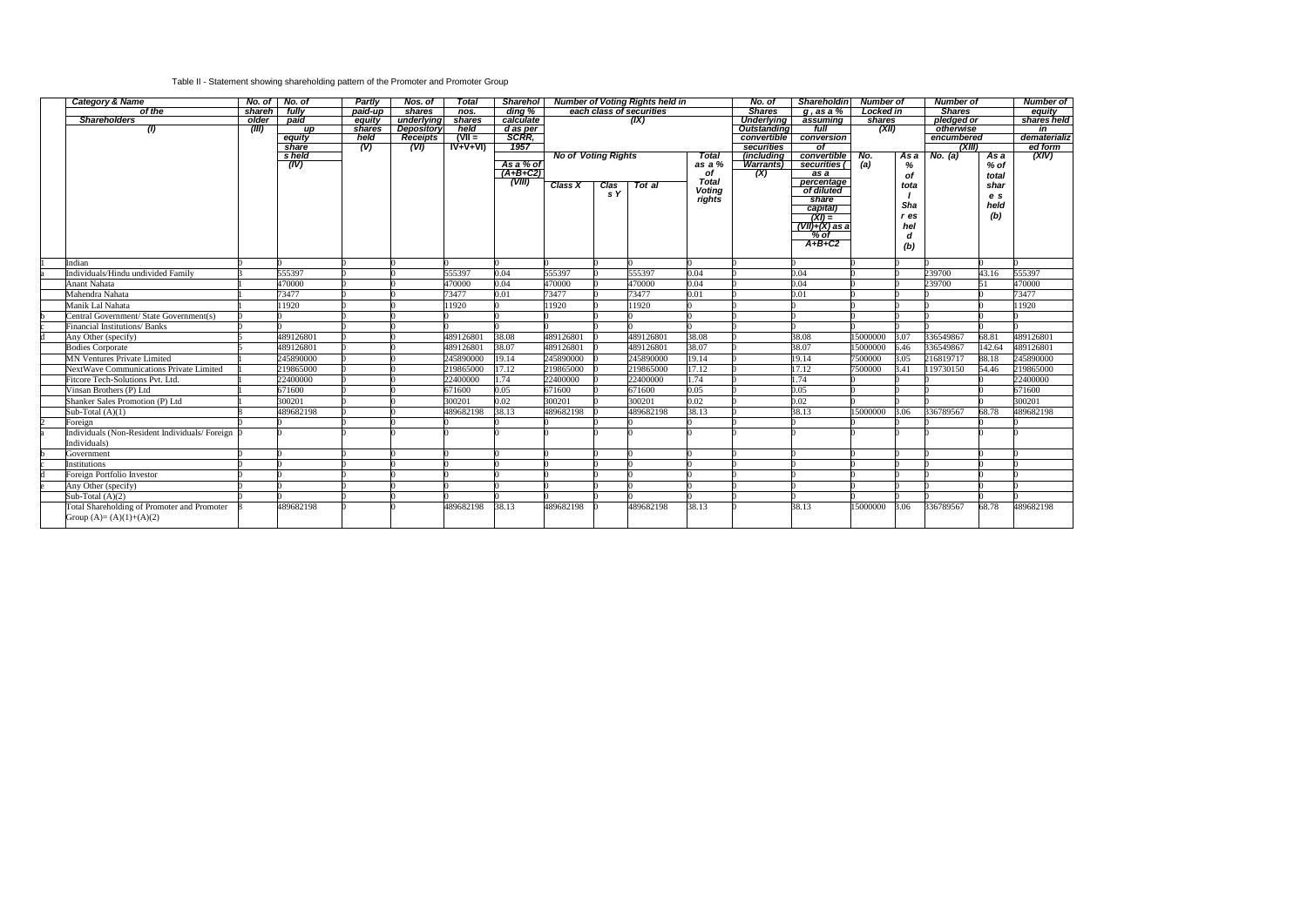## Table III - Statement showing shareholding pattern of the Public shareholder

| Category & Name of the Shareholders<br>(1)                                         | Nos.<br>of<br>share<br>h<br>older<br>(III) | No. of<br>fully paid<br>up equity<br>share s<br>held (IV) | <b>Partly</b><br>paid-<br>up<br>equity<br>share<br>s held | Nos. of<br>shares<br>underlyin<br>g<br>Depositor | <b>Total</b><br>nos.<br>shares<br>held<br>$VII =$<br>$IV + V + VI$ | <b>Shareho</b><br>I ding<br>%<br>calculat<br>e das |                            |             | <b>Number of Voting Rights held in each</b><br>class of securities<br>(IX) |                                         | No. of<br><b>Shares</b><br><b>Underlyin</b><br>g<br><b>Outstandin</b> | <b>Total</b><br>shareholdi<br>$n$ g, as a<br>%<br>assuming<br>full | <b>Number of</b><br>Locked in<br>shares (XII) |                            |                        | <b>Number of</b><br><b>Shares</b><br>pledged or<br>otherwise<br>encumbere | Number of<br>equity<br>shares<br>held in<br>demateriali<br>z ed form |
|------------------------------------------------------------------------------------|--------------------------------------------|-----------------------------------------------------------|-----------------------------------------------------------|--------------------------------------------------|--------------------------------------------------------------------|----------------------------------------------------|----------------------------|-------------|----------------------------------------------------------------------------|-----------------------------------------|-----------------------------------------------------------------------|--------------------------------------------------------------------|-----------------------------------------------|----------------------------|------------------------|---------------------------------------------------------------------------|----------------------------------------------------------------------|
|                                                                                    |                                            |                                                           | (V)                                                       | y<br><b>Receipts</b><br>(VI)                     |                                                                    | per<br>SCRR,<br>1957                               | <b>No of Voting Rights</b> |             |                                                                            | <b>Total</b><br>as a %<br>of            | g<br>convertibl<br>e                                                  | conversio<br>n of                                                  | No. $(a)$                                     | As a<br>%<br>of            | No.<br>(N)<br>o t      | As a<br>$%$ of<br>total                                                   | (XIV)                                                                |
|                                                                                    |                                            |                                                           |                                                           |                                                  |                                                                    | As a %<br>of<br>$(A+B+C2$<br>$)$ VIII              | Class X                    | Clas<br>s Y | Tot al                                                                     | <b>Total</b><br><b>Voting</b><br>rights | securities<br>(including<br><b>Warrants</b> )<br>(X)                  | convertibl<br>$\mathbf{e}$<br>securities<br>(as a<br>percentag     |                                               | tota<br>Sha<br>r es<br>hel | ap<br>pli<br>ca<br>ble | shar<br>e s<br>held<br>(Not<br>appli                                      |                                                                      |
| Institutions                                                                       |                                            |                                                           |                                                           |                                                  |                                                                    |                                                    |                            |             |                                                                            |                                         |                                                                       |                                                                    |                                               |                            |                        |                                                                           |                                                                      |
| Mutual Funds/                                                                      | 16                                         | 37888                                                     |                                                           |                                                  | 37888                                                              |                                                    | 37888                      |             | 37888                                                                      |                                         |                                                                       |                                                                    |                                               |                            |                        |                                                                           | 34118                                                                |
| Venture Capital Funds                                                              |                                            |                                                           |                                                           |                                                  |                                                                    |                                                    |                            |             |                                                                            |                                         |                                                                       |                                                                    |                                               |                            |                        |                                                                           |                                                                      |
| Alternate Investment Funds                                                         |                                            |                                                           |                                                           |                                                  |                                                                    |                                                    |                            |             |                                                                            |                                         |                                                                       |                                                                    |                                               |                            |                        |                                                                           |                                                                      |
| Foreign Venture Capital Investors                                                  |                                            |                                                           |                                                           |                                                  |                                                                    |                                                    |                            |             |                                                                            |                                         |                                                                       |                                                                    |                                               |                            |                        |                                                                           |                                                                      |
| Foreign Portfolio Investors                                                        | 58                                         | 67163570                                                  |                                                           |                                                  | 67163570                                                           | 5.23                                               | 67163570                   |             | 67163570                                                                   | 5.23                                    |                                                                       | 5.23                                                               |                                               |                            |                        |                                                                           | 67163570                                                             |
| <b>Financial Institutions/ Banks</b>                                               |                                            | 19047144                                                  |                                                           |                                                  | 19047144                                                           | 1.48                                               | 19047144                   |             | 19047144                                                                   | 1.48                                    |                                                                       | 1.48                                                               |                                               |                            |                        |                                                                           | 19046044                                                             |
| <b>IDBI BANK LTD.</b>                                                              |                                            | 13325009                                                  |                                                           |                                                  | 13325009                                                           | 1.04                                               | 13325009                   |             | 13325009                                                                   | 1.04                                    |                                                                       | 1.04                                                               |                                               |                            |                        |                                                                           | 13325009                                                             |
| <b>Insurance Companies</b>                                                         |                                            | 521000                                                    |                                                           |                                                  | 521000                                                             | 0.04                                               | 521000                     |             | 521000                                                                     | 0.04                                    |                                                                       | 0.04                                                               |                                               |                            |                        |                                                                           | 521000                                                               |
| Provident Funds/ Pension Funds                                                     |                                            |                                                           |                                                           |                                                  |                                                                    |                                                    |                            |             |                                                                            |                                         |                                                                       |                                                                    |                                               |                            |                        |                                                                           |                                                                      |
| Any Other (specify)                                                                | 25                                         | 16125                                                     |                                                           |                                                  | 16125                                                              |                                                    | 16125                      |             | 16125                                                                      |                                         |                                                                       |                                                                    |                                               |                            |                        |                                                                           | 6905                                                                 |
| Other                                                                              | 22                                         | 10820                                                     |                                                           |                                                  | 10820                                                              |                                                    | 10820                      |             | 10820                                                                      |                                         |                                                                       |                                                                    |                                               |                            |                        |                                                                           | 5200                                                                 |
| Other                                                                              |                                            | 5305                                                      |                                                           |                                                  | 5305                                                               |                                                    | 5305                       |             | 5305                                                                       |                                         |                                                                       |                                                                    |                                               |                            |                        |                                                                           | 1705                                                                 |
| Sub-Total $(B)(1)$                                                                 | 107                                        | 86785727                                                  |                                                           |                                                  | 86785727                                                           | 6.76                                               | 8678572                    |             | 8678572                                                                    | 6.76                                    |                                                                       | 6.76                                                               |                                               |                            |                        |                                                                           | 86771637                                                             |
| Central Government/ State Government(s)/<br>President of India                     |                                            | 5000                                                      |                                                           |                                                  | 5000                                                               |                                                    | 5000                       |             | 5000                                                                       |                                         |                                                                       |                                                                    |                                               |                            |                        |                                                                           | 5000                                                                 |
| Sub-Total $(B)(2)$                                                                 |                                            | 5000                                                      |                                                           |                                                  | 5000                                                               |                                                    | 5000                       |             | 5000                                                                       |                                         |                                                                       |                                                                    |                                               |                            |                        |                                                                           | 5000                                                                 |
| Non-institutions                                                                   |                                            |                                                           |                                                           |                                                  |                                                                    |                                                    |                            |             |                                                                            |                                         |                                                                       |                                                                    |                                               |                            |                        |                                                                           |                                                                      |
| Individuals -                                                                      | 218256                                     | 377966181                                                 |                                                           |                                                  | 377966181                                                          | 29.42                                              | 37796618                   |             | 37796618                                                                   | 29.42                                   |                                                                       | 29.42                                                              | 10000000                                      | 2.65                       |                        |                                                                           | 377647686                                                            |
| Individual shareholders holding nominal share<br>capital up to Rs. 2 lakhs.        | 218119                                     | 290322610                                                 |                                                           |                                                  | 290322610                                                          | 22.6                                               | 290322610                  |             | 290322610                                                                  | 22.6                                    |                                                                       | 22.6                                                               |                                               |                            |                        |                                                                           | 290004115                                                            |
| Individual shareholders holding nominal share<br>capital in excess of Rs. 2 lakhs. | 137                                        | 87643571                                                  |                                                           |                                                  | 87643571                                                           | 6.82                                               | 8764357                    |             | 87643571                                                                   | 6.82                                    |                                                                       | 6.82                                                               | 10000000                                      | 11.41                      |                        |                                                                           | 87643571                                                             |
| NBFCs registered with RBI                                                          | 13                                         | 250544                                                    |                                                           |                                                  | 250544                                                             | 0.02                                               | 250544                     |             | 250544                                                                     | 0.02                                    |                                                                       | 0.02                                                               |                                               |                            |                        |                                                                           | 250544                                                               |
| <b>Employee Trusts</b>                                                             |                                            |                                                           |                                                           |                                                  |                                                                    |                                                    |                            |             |                                                                            |                                         |                                                                       |                                                                    |                                               |                            |                        |                                                                           |                                                                      |
| Overseas Depositories (holding DRs) (balancing<br>figure)                          |                                            |                                                           |                                                           |                                                  |                                                                    |                                                    |                            |             |                                                                            |                                         |                                                                       |                                                                    |                                               |                            |                        |                                                                           |                                                                      |
| Any Other (specify)                                                                | 4640                                       | 329687544                                                 |                                                           |                                                  | 329687544                                                          | 25.67                                              | 329687544                  |             | 329687544                                                                  | 25.67                                   |                                                                       | 25.67                                                              | 20000000                                      | 6.07                       |                        |                                                                           | 329538424                                                            |
| <b>Bodies Corporate</b>                                                            | 1989                                       | 310487297                                                 |                                                           |                                                  | 310487297                                                          | 24.17                                              | 31048729                   |             | 31048729                                                                   | 24.17                                   |                                                                       | 24.17                                                              | 10000000                                      | 3.22                       |                        |                                                                           | 310455367                                                            |
| RELIANCE INDUSTRIAL INVESTMENTS<br>AND HOLDINGS LTD.                               |                                            | 48532764                                                  |                                                           |                                                  | 48532764                                                           | 3.78                                               | 48532764                   |             | 48532764                                                                   | 3.78                                    |                                                                       | 3.78                                                               |                                               |                            |                        |                                                                           | 48532764                                                             |
| MKJ ENTERPRISES LIMITED                                                            |                                            | 37353659                                                  |                                                           |                                                  | 37353659                                                           | 2.91                                               | 3735365                    |             | 37353659                                                                   | 2.91                                    |                                                                       | 2.91                                                               |                                               |                            |                        |                                                                           | 37353659                                                             |
| Non-Resident Indian (NRI)                                                          | 2634                                       | 19099333                                                  |                                                           |                                                  | 19099333                                                           | 1.49                                               | 1909933                    |             | 1909933                                                                    | 1.49                                    |                                                                       | 1.49                                                               | 10000000                                      | 52.36                      |                        |                                                                           | 18983143                                                             |
| <b>Overseas Corporate Bodies</b>                                                   |                                            | 38250                                                     |                                                           |                                                  | 38250                                                              |                                                    | 38250                      |             | 38250                                                                      |                                         |                                                                       |                                                                    |                                               |                            |                        |                                                                           | 37250                                                                |
| Societies                                                                          |                                            | 520                                                       |                                                           |                                                  | 520                                                                |                                                    | 520                        |             | 520                                                                        |                                         |                                                                       |                                                                    |                                               |                            |                        |                                                                           | 520                                                                  |
| Trusts                                                                             | 11                                         | 62144                                                     |                                                           |                                                  | 62144                                                              |                                                    | 62144                      |             | 62144                                                                      |                                         |                                                                       |                                                                    |                                               |                            |                        |                                                                           | 62144                                                                |
| Sub-Total $(B)(3)$                                                                 | 222909                                     | 707904269                                                 |                                                           |                                                  | 707904269                                                          | 55.12                                              | 707904269                  |             | 707904269                                                                  | 55.12                                   |                                                                       | 55.12                                                              | 30000000                                      | 4.24                       |                        |                                                                           | 707436654                                                            |
| Total Public Shareholding (B)=<br>$(B)(1)+(B)(2)+(B)(3)$                           | 223017                                     | 794694996                                                 |                                                           |                                                  | 794694996                                                          | 61.87                                              | 794694996                  |             | 794694996                                                                  | 61.87                                   |                                                                       | 61.87                                                              | 30000000                                      | 3.78                       |                        |                                                                           | 794213291                                                            |